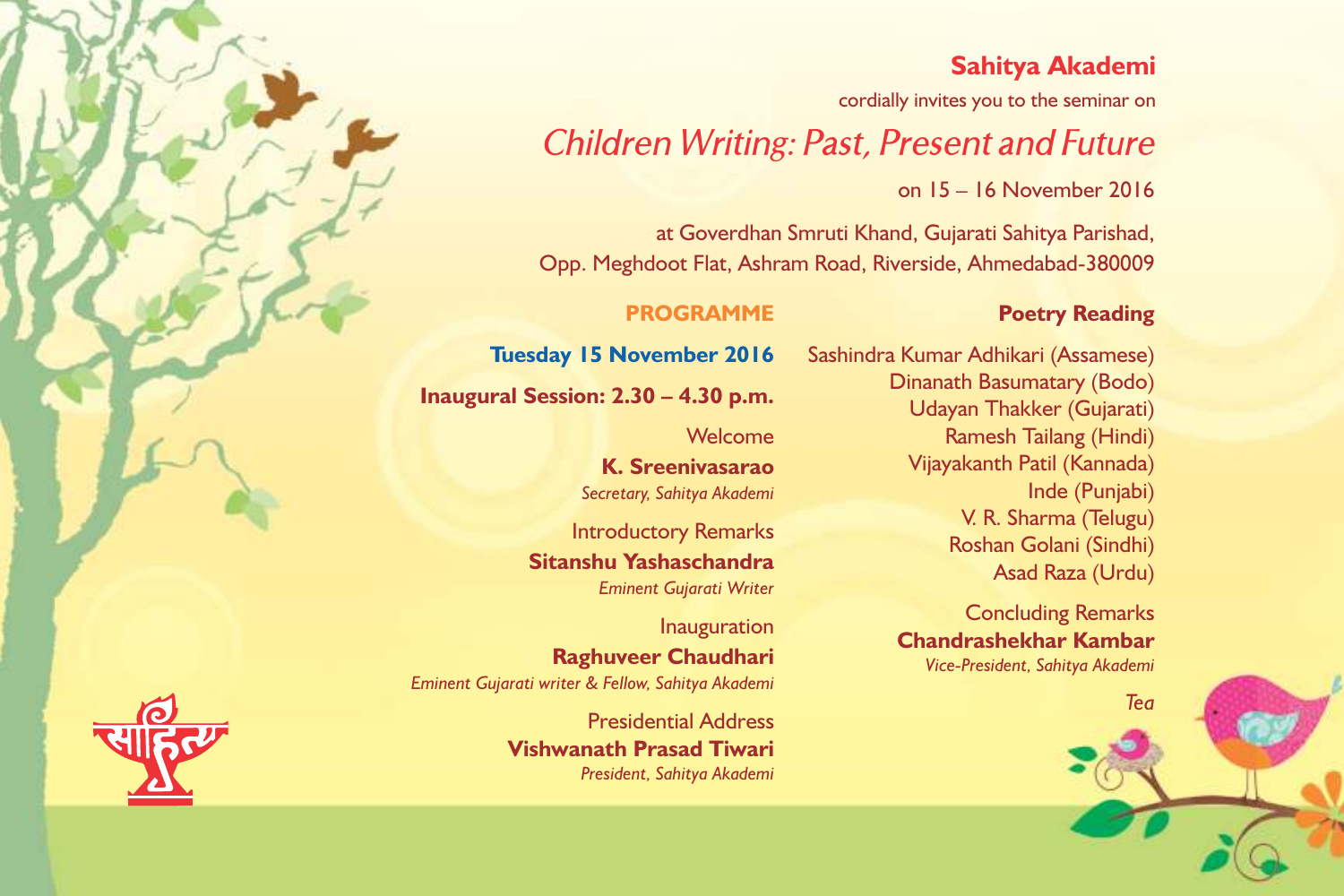**Third Session: 2.30 – 4.30 p.m.**

**Poets' Meet**

**Chair** Vasdev Mohi

### **Readings**

Shivdev Singh Manhas (Dogri) Philip Clarke (Gujarati) Syed Abass Jowhar (Kashmiri) Chandrika Padgaonkar (Konkani) Anmol Jha (Maithili) Sishupal Sharma (Nepali) Raja Kishore Parhi (Odia) Navneet Pandey (Rajasthani) Shardindu Kumar Tripathi (Sanskrit) Pitambar Majhi (Santali) Subhash Sharma 'Sujag' (Sindhi)

**Sahitya Akademi Book Exhibition and Sale 14-16 November 2016 10.00 a.m. to 6.00 p.m.**

**Wednesday 16 November 2016**

**First Session: 10.00 – 11.30 a.m.**

**Chair** Bhagyesh Jha

### **Papers**

Bulu Mukhopadhyay (Bengali) Daksha Dinesh Bhavsar (Gujarati) Divik Ramesh (Hindi) S.R. Lal (Malayalam) L. Joychandra Singh (Manipuri)

### *Tea*

**Second Session: 12.00 noon – 1.30 p.m.**

**Chair** Era Natarasan

### **Papers**

Santanoo Tamuly (Assamese) Runa Chakraborty (English) Shraddha Ashvin Trivedi (Gujarati) Suryakant P. Saraf (Marathi)

*Lunch*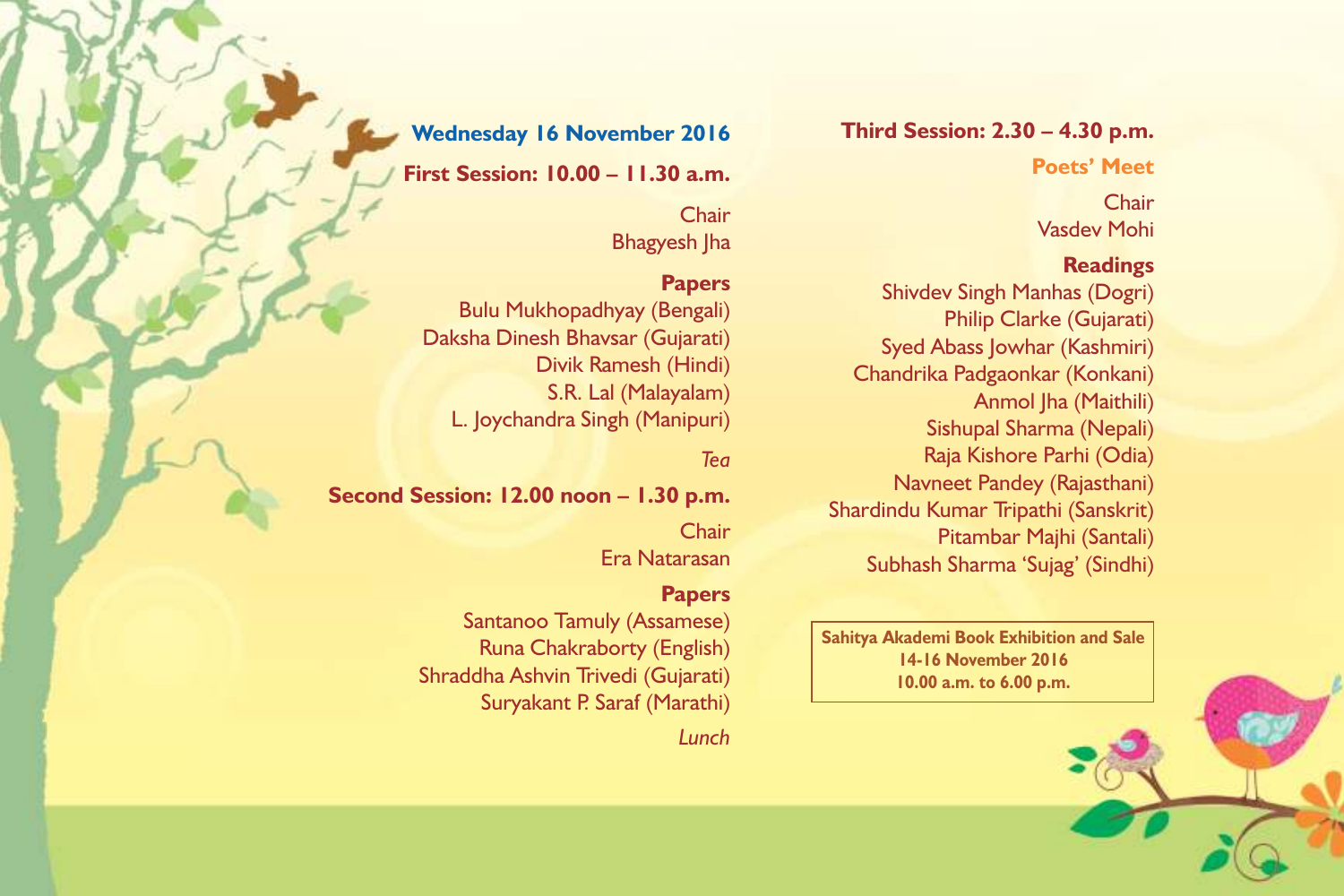# साहित्य अकादेमी बाल साहित्य : अतीत, वर्तमान और भविष्य

विषयक संगोष्ठी में आपको सादर आमंत्रित करती है

### 15-16 नवंबर 2016

गोवर्धन स्मृति खंड, गुजराती साहित्य परिषद, मेघदूत फ्लैट के सामने, आश्रम रोड, रिवर साइड, अहमदाबाद-380 009

#### कविता-पाठ

शशिन्द्र कुमार अधिकारी (असमिया) दिनानाथ बसुमतारी (बोडो) उदयन ठक्कर (गुजराती) रमेश तैलंग (हिंदी) विजयकांत पाटिल (कन्नड) इंदे (पंजाबी) वी.आर. शर्मा (तेलुग) रोशन गोलानी (सिंधी) असद रज़ा (उर्दू)

### समापन वक्तव्य चंद्रशेखर कंबार उपाध्यक्ष, साहित्य अकादेमी

### कार्यक्रम

मंगलवार 15 नवंबर 2016 उद्घाटन सत्र: अपराहन 2.30 बजे- सायं 4.30 बजे

### स्वागत

के. श्रीनिवासराव सचिव, साहित्य अकादेमी आरंभिक वक्तव्य सितांशु यशश्चंद्र प्रख्यात गुजराती लेखक

उद्घाटन रघवीर चौधरी प्रख्यात गुजराती लेखक एवं महत्तर सदस्य, साहित्य अकादेमी

> अध्यक्षीय व्याख्यान विश्वनाथ प्रसाद तिवारी अध्यक्ष, साहित्य अकादेमी